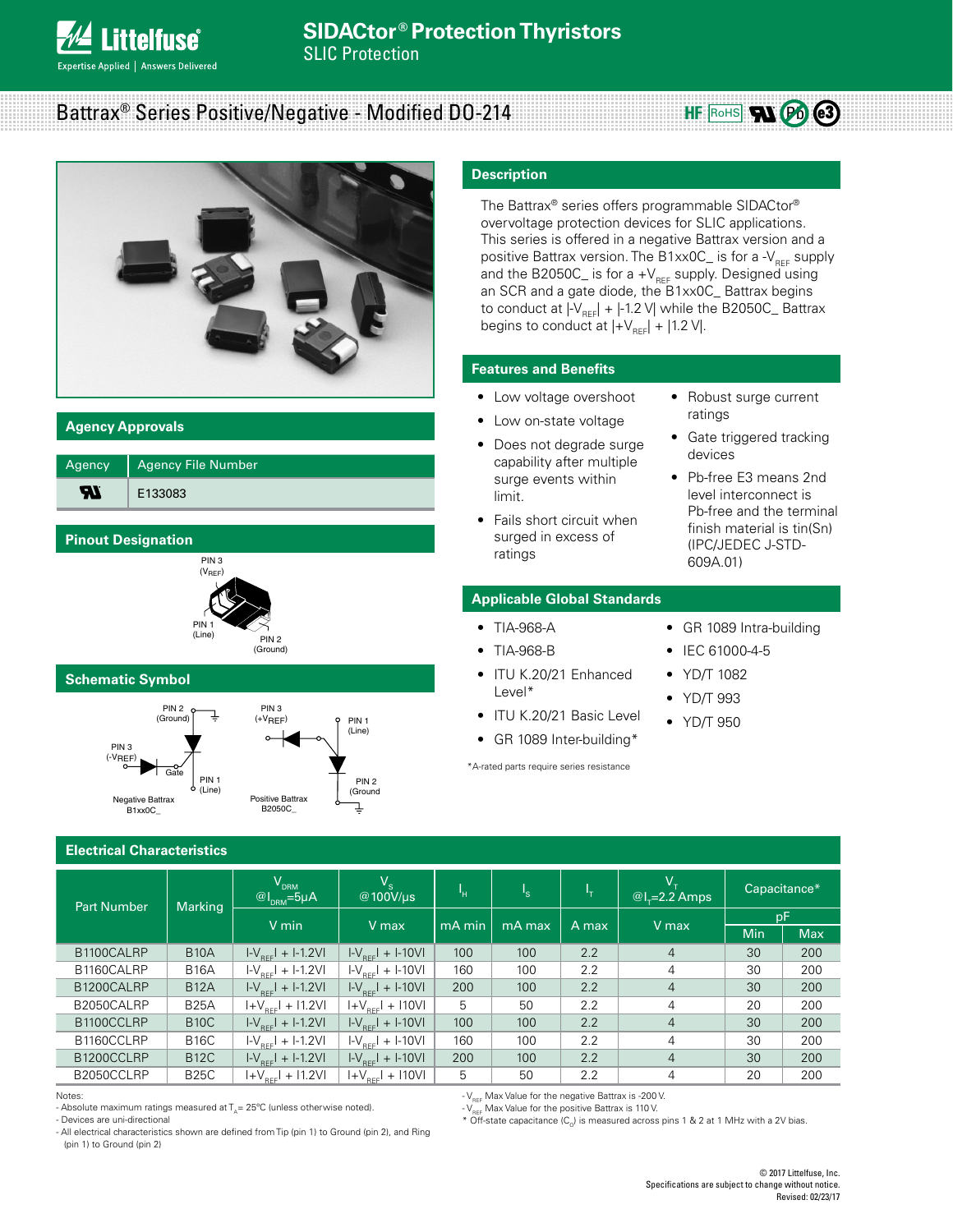# **SIDACtor ® Protection Thyristors**  SLIC Protection

**Littelfuse**® Expertise Applied | Answers Delivered

## **Surge Ratings**

|                | "PP                                          |                                       |                                          |                                          |                               |                                          |                                            |                                              |                                           |                  |          |
|----------------|----------------------------------------------|---------------------------------------|------------------------------------------|------------------------------------------|-------------------------------|------------------------------------------|--------------------------------------------|----------------------------------------------|-------------------------------------------|------------------|----------|
| Series         | 0.2x310 <sup>1</sup><br>0.5x700 <sup>2</sup> | 2x10 <sup>1</sup><br>$2\times10^{-2}$ | $8x20$ <sup>1</sup><br>$1.2\times50^{2}$ | 10x160 <sup>1</sup><br>$10\times160^{2}$ | 10x560<br>10x560 <sup>2</sup> | 5x320 <sup>1</sup><br>9x720 <sup>2</sup> | 10x360 <sup>1</sup><br>10x360 <sup>2</sup> | 10x1000 <sup>1</sup><br>10x1000 <sup>2</sup> | 5x310 <sup>1</sup><br>10x700 <sup>2</sup> | "TSM<br>50/60 Hz | di/dt    |
|                | A min                                        | A min                                 | A min                                    | A min                                    | A min                         | A min                                    | A min                                      | A min                                        | A min                                     | A min            | A/µs max |
| $\overline{A}$ | 20                                           | 150                                   | 150                                      | 90                                       | 50                            | 75                                       | 75                                         | 45                                           | 75                                        | 20               | 500      |
| С              | 50                                           | 500                                   | 400                                      | 200                                      | 150                           | 200                                      | 175                                        | 100                                          | 200                                       | 50               | 500      |

Notes:

1 Current waveform in µs

2 Voltage waveform in us

- Peak pulse current rating (I<sub>PP</sub>) is repetitive and guaranteed for the life of the product that remains in thermal equilibrium. - I<sub>PP</sub> ratings applicable over temperature range of -40°C to +85°C (I<sub>PP</sub> rating assumes V<sub>REF</sub> equals +/- 48 V)

- The device must initially be in thermal equilibrium with -40°C  $\leq T_{\text{J}} \leq +150$ °C

## **Thermal Considerations**

| Package                                                    | Symbol         | Value                                   | Unit            |             |
|------------------------------------------------------------|----------------|-----------------------------------------|-----------------|-------------|
| Modified DO-214AA<br>PIN 3<br>$(V_{REF})$                  |                | Operating Junction Temperature Range    | $-40$ to $+150$ | $^{\circ}C$ |
|                                                            | 's             | Storage Temperature Range               | $-65$ to $+150$ | °C          |
| PIN <sub>1</sub><br>(Line)<br>PIN <sub>2</sub><br>(Ground) | $R_{\theta$ JA | Thermal Resistance: Junction to Ambient | 85              | °C/W        |

## **V-I Characteristics - Negative Battrax**





# **V-I Characteristics - Positive Battrax**



# **Normalized V<sub>s</sub> Change vs. Junction Temperature <b>Normalized DC Holding Current vs. Case Temperature**

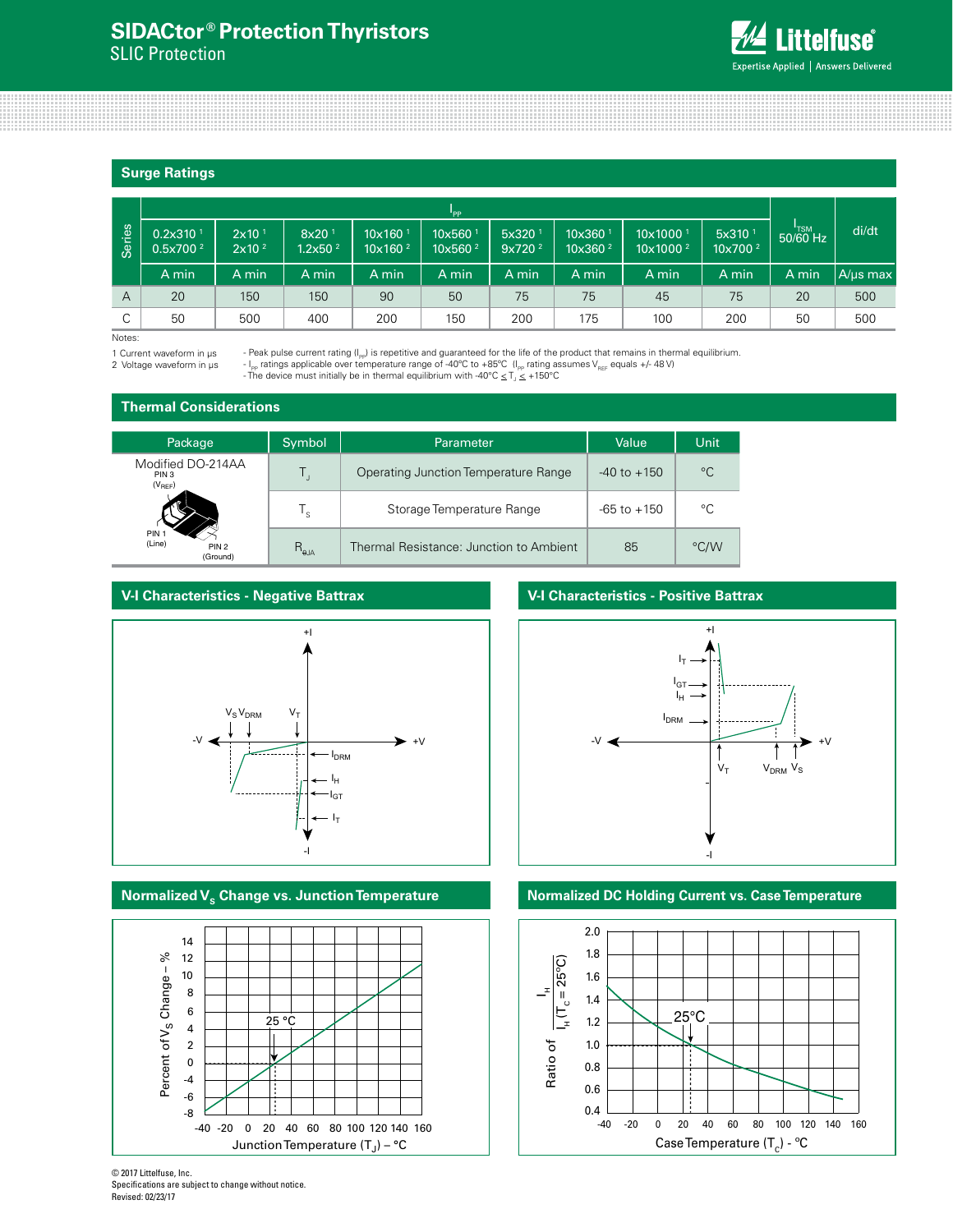# t<sub>,</sub> x t<sub>d</sub> Pulse Waveform



# **Physical Specifications**

| <b>Lead Material</b>   | Copper Alloy                                                     |
|------------------------|------------------------------------------------------------------|
| <b>Terminal Finish</b> | 100% Matte-Tin Plated                                            |
| <b>Body Material</b>   | UL recognized epoxy meeting flammability<br>classification 94V-0 |

# **Environmental Specifications**

| <b>High Temp Voltage</b><br><b>Blocking</b>       | 80% Rated $V_{\text{ref}}$ Max. ( $V_{\text{nc}}$ Peak) +125°C or<br>+150°C, 504 or 1008 hrs. MIL-STD-750 (Method<br>1040) JEDEC, JESD22-A-101 |  |  |  |  |  |
|---------------------------------------------------|------------------------------------------------------------------------------------------------------------------------------------------------|--|--|--|--|--|
| <b>Temp Cycling</b>                               | -65°C to +150°C, 15 min. dwell, 10 up to 100<br>cycles. MIL-STD-750 (Method 1051) EIA/JEDEC,<br>JFSD22-A104                                    |  |  |  |  |  |
| <b>Biased Temp &amp;</b><br><b>Humidity</b>       | 52 $V_{\text{nc}}$ (+85°C) 85%RH, 504 up to 1008 hrs. EIA/<br>JEDEC, JESD22-A-101                                                              |  |  |  |  |  |
| <b>High Temp Storage</b>                          | +150°C 1008 hrs. MIL-STD-750 (Method 1031)<br>JEDEC, JESD22-A-101                                                                              |  |  |  |  |  |
| <b>Low Temp Storage</b>                           | -65°C, 1008 hrs.                                                                                                                               |  |  |  |  |  |
| <b>Thermal Shock</b>                              | 0°C to +100°C, 5 min. dwell, 10 sec. transfer,<br>10 cycles. MIL-STD-750 (Method 1056) JEDEC,<br>JFSD22-A-106                                  |  |  |  |  |  |
| <b>Autoclave (Pressure</b><br><b>Cooker Test)</b> | +121°C, 100%RH, 2atm, 24 up to 168 hrs. EIA/<br>JEDEC, JESD22-A-102                                                                            |  |  |  |  |  |
| <b>Resistance to Solder</b><br><b>Heat</b>        | +260°C, 30 secs. MIL-STD-750 (Method 2031)                                                                                                     |  |  |  |  |  |
| <b>Moisture Sensitivity</b><br>Level              | 85%RH, +85°C, 168 hrs., 3 reflow cycles<br>(+260°C Peak). JEDEC-J-STD-020, Level 1                                                             |  |  |  |  |  |

# **Soldering Parameters**

| <b>Reflow Condition</b>                              | Pb-Free assembly<br>(see Fig. 1)                   |                  |  |
|------------------------------------------------------|----------------------------------------------------|------------------|--|
|                                                      | -Temperature Min $(T_{\text{s/min}})$              | $+150^{\circ}$ C |  |
| Pre Heat                                             | - Temperature Max (T <sub>s(max)</sub> )           | $+200^{\circ}$ C |  |
|                                                      | -Time (Min to Max) (t)                             | 60-180 secs.     |  |
| Average ramp up rate (Liquidus Temp (T.)<br>to peak) | 3°C/sec. Max.                                      |                  |  |
| $T_{S(max)}$ to $T_{L}$ - Ramp-up Rate               | 3°C/sec. Max.                                      |                  |  |
| Reflow                                               | - Temperature $(T_1)$ (Liquidus)                   | $+217^{\circ}$ C |  |
|                                                      | -Temperature (t,)                                  | 60-150 secs.     |  |
| PeakTemp (T <sub>a</sub> )                           |                                                    | $+260(+0/-5)$ °C |  |
| Time within 5°C of actual PeakTemp $(t_{n})$         | 30 secs. Max.                                      |                  |  |
| Ramp-down Rate                                       |                                                    | 6°C/sec. Max.    |  |
|                                                      | Time 25 $\degree$ C to Peak Temp (T <sub>o</sub> ) | 8 min. Max.      |  |
| Do not exceed                                        |                                                    | $+260^{\circ}$ C |  |



# **Part Numbering Part Marking**